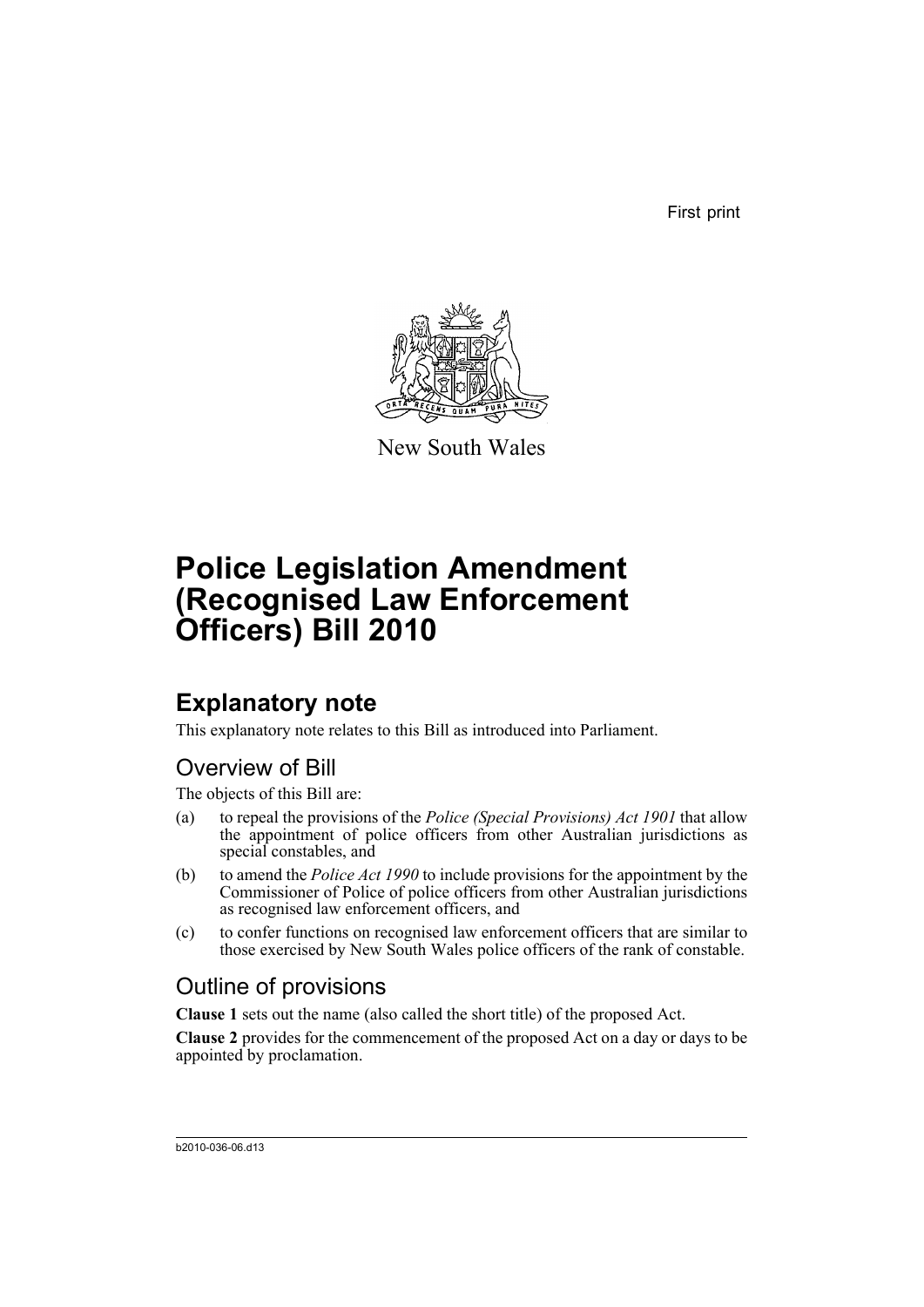Explanatory note

#### **Schedule 1 Amendment of Police Act 1990 No 47**

**Schedule 1 [2]** inserts into the Act proposed Part 10B which contains proposed sections 207B–207E.

Proposed section 207B provides for the appointment by the Commissioner of Police of police officers of other Australian jurisdictions as recognised law enforcement officers. The Commissioner must be satisfied before appointing a person as a recognised law enforcement officer that the person will be subject to an appropriate disciplinary system in exercising his or her functions.

Proposed section 207C enables the Commissioner of Police to vary or revoke the appointment of a recognised law enforcement officer.

Proposed section 207D requires a person to take the oath or make the affirmation of office in accordance with the regulations before exercising any functions as a recognised law enforcement officer.

Proposed section 207E confers on recognised law enforcement officers the functions (including powers, immunities, liabilities and responsibilities) of a police officer of the rank of constable appointed under the Act. The proposed section specifically applies and disapplies certain provisions of Acts and statutory instruments that apply to police officers in relation to recognised law enforcement officers. The proposed section also enables the regulations to declare provisions that are to apply or not apply to recognised law enforcement officers and to apply provisions with prescribed modifications.

**Schedule 1 [1]** makes a consequential amendment.

**Schedule 1 [3]** amends Schedule 4 to the Act to enable regulations of a savings or transitional nature to be made as a consequence of the enactment of the proposed Act.

**Schedule 1 [4]** amends Schedule 4 to the Act to provide that police officers of other jurisdictions appointed as special constables under section 101 (1A) (a) of the *Police (Special Provisions) Act 1901* cease to hold that office on the repeal of that paragraph by Schedule 2 to the proposed Act.

#### **Schedule 2 Amendment of Police (Special Provisions) Act 1901 No 5**

**Schedule 2 [1]** amends section 101 of the *Police (Special Provisions) Act 1901* to remove the provision which enables the appointment of police officers of other Australian jurisdictions as special constables. **Schedule 2 [2]** makes a consequential amendment.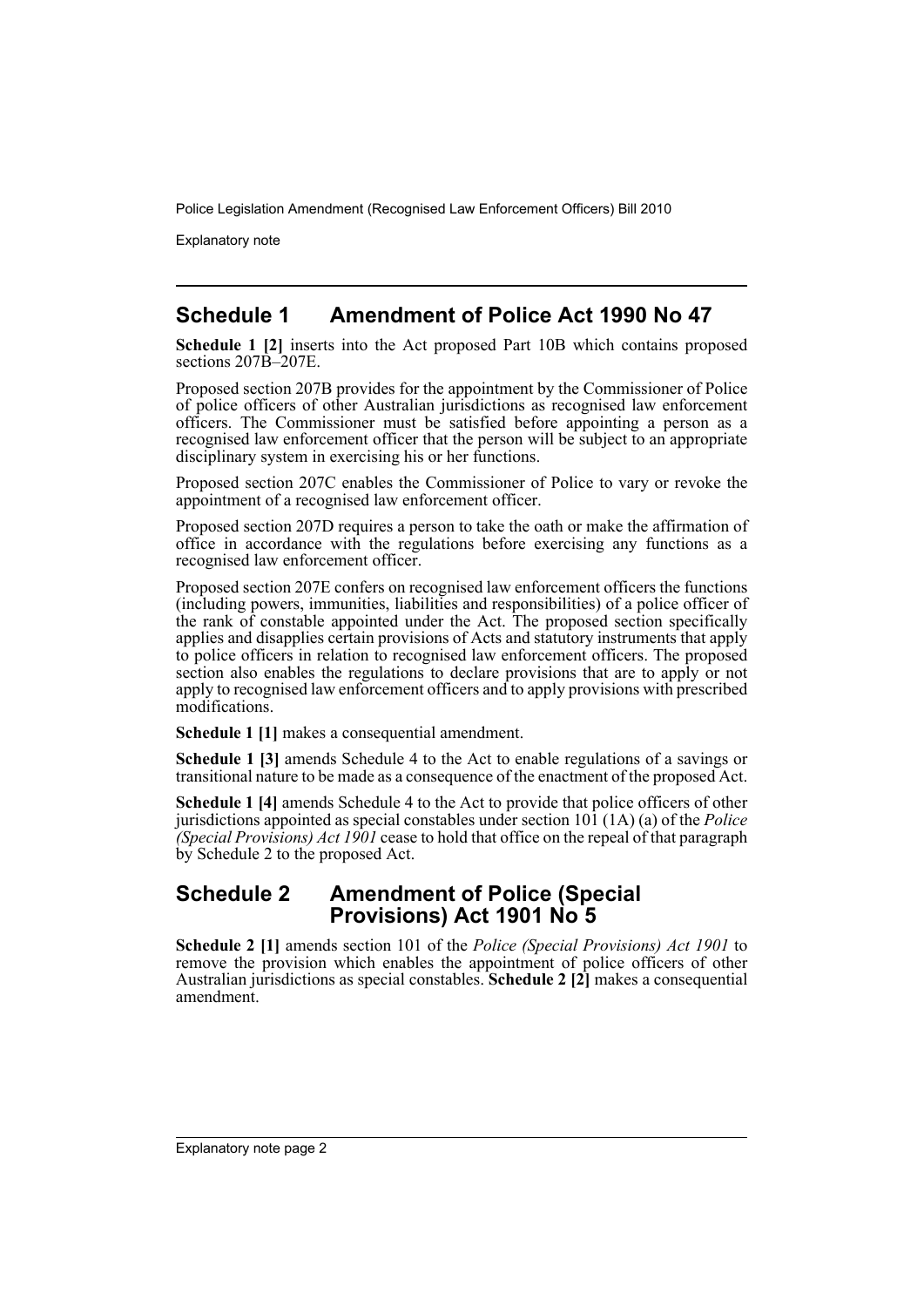First print



New South Wales

# **Police Legislation Amendment (Recognised Law Enforcement Officers) Bill 2010**

## **Contents**

|                                                                   | Page |
|-------------------------------------------------------------------|------|
| Name of Act<br>1                                                  |      |
| 2 Commencement                                                    |      |
| Schedule 1 Amendment of Police Act 1990 No 47                     | 3.   |
| Schedule 2 Amendment of Police (Special Provisions) Act 1901 No 5 |      |
|                                                                   |      |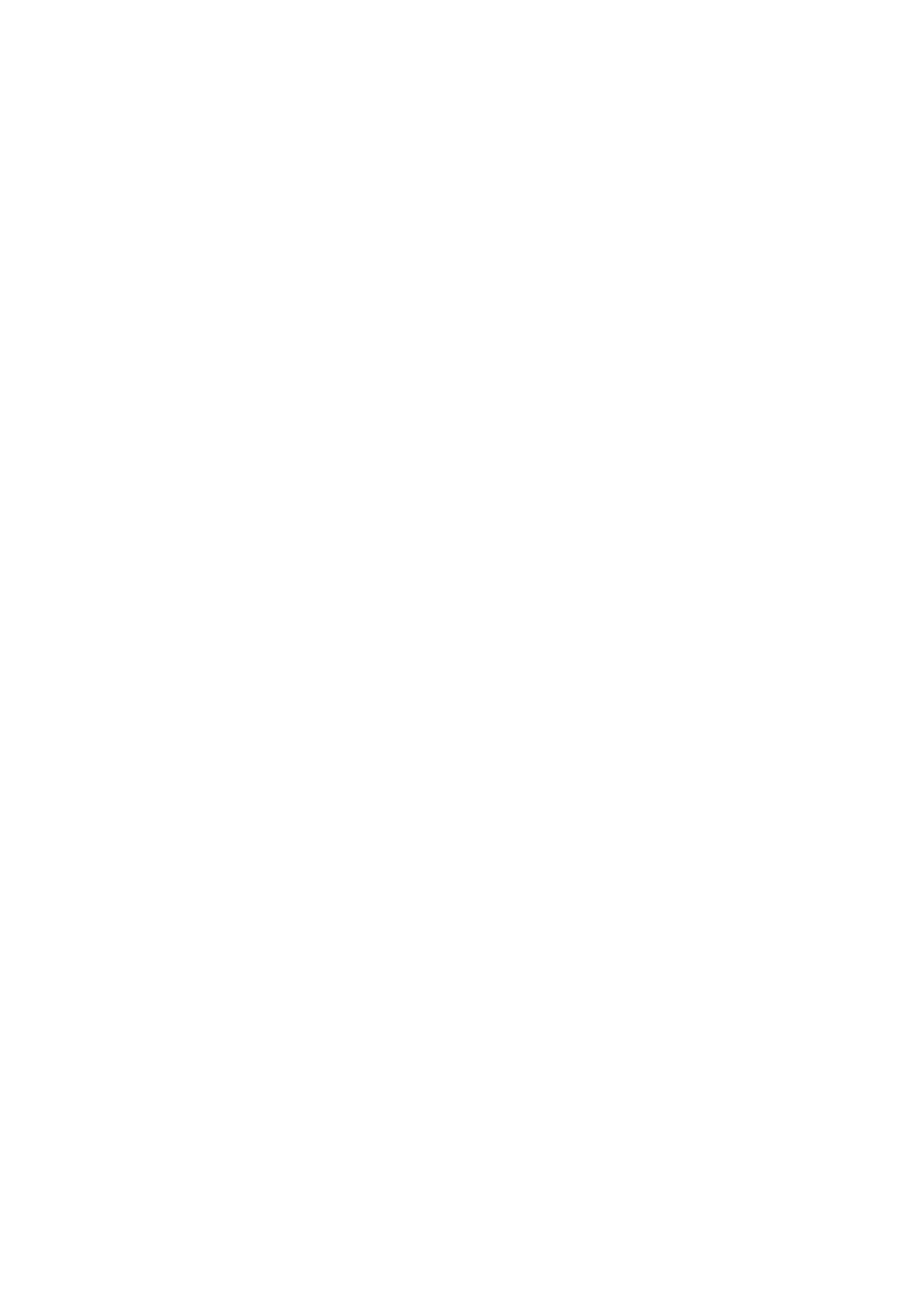

New South Wales

# **Police Legislation Amendment (Recognised Law Enforcement Officers) Bill 2010**

No , 2010

#### **A Bill for**

An Act to amend the *Police Act 1990* to make provision with respect to the exercise of police powers by police officers of other jurisdictions; and for other purposes.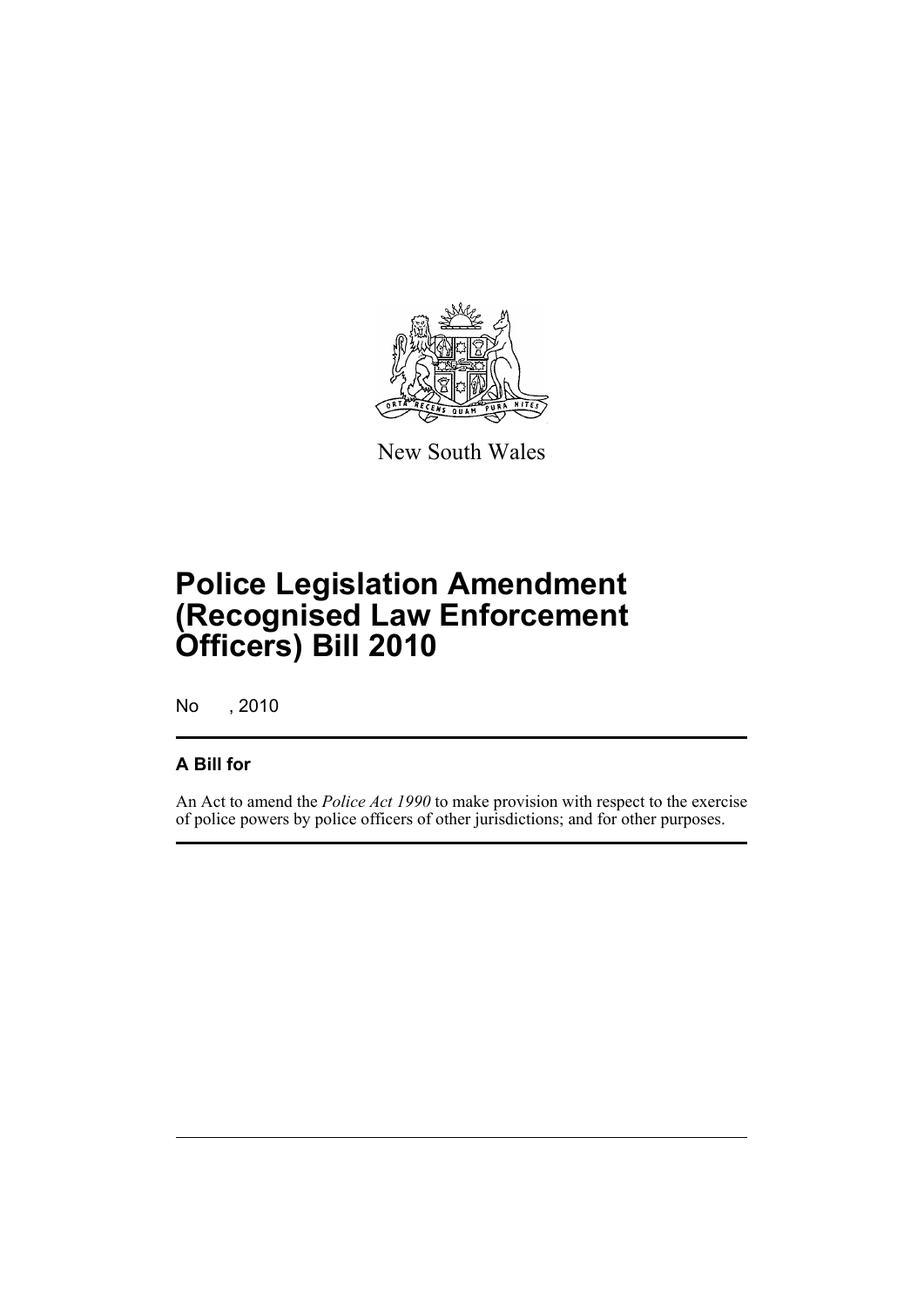<span id="page-5-1"></span><span id="page-5-0"></span>

| The Legislature of New South Wales enacts:                                                      |                     |
|-------------------------------------------------------------------------------------------------|---------------------|
| Name of Act                                                                                     | 2                   |
| This Act is the Police Legislation Amendment (Recognised Law<br>Enforcement Officers) Act 2010. | 3<br>$\overline{4}$ |
| <b>Commencement</b>                                                                             | 5                   |
| This Act commences on a day or days to be appointed by proclamation.                            | 6                   |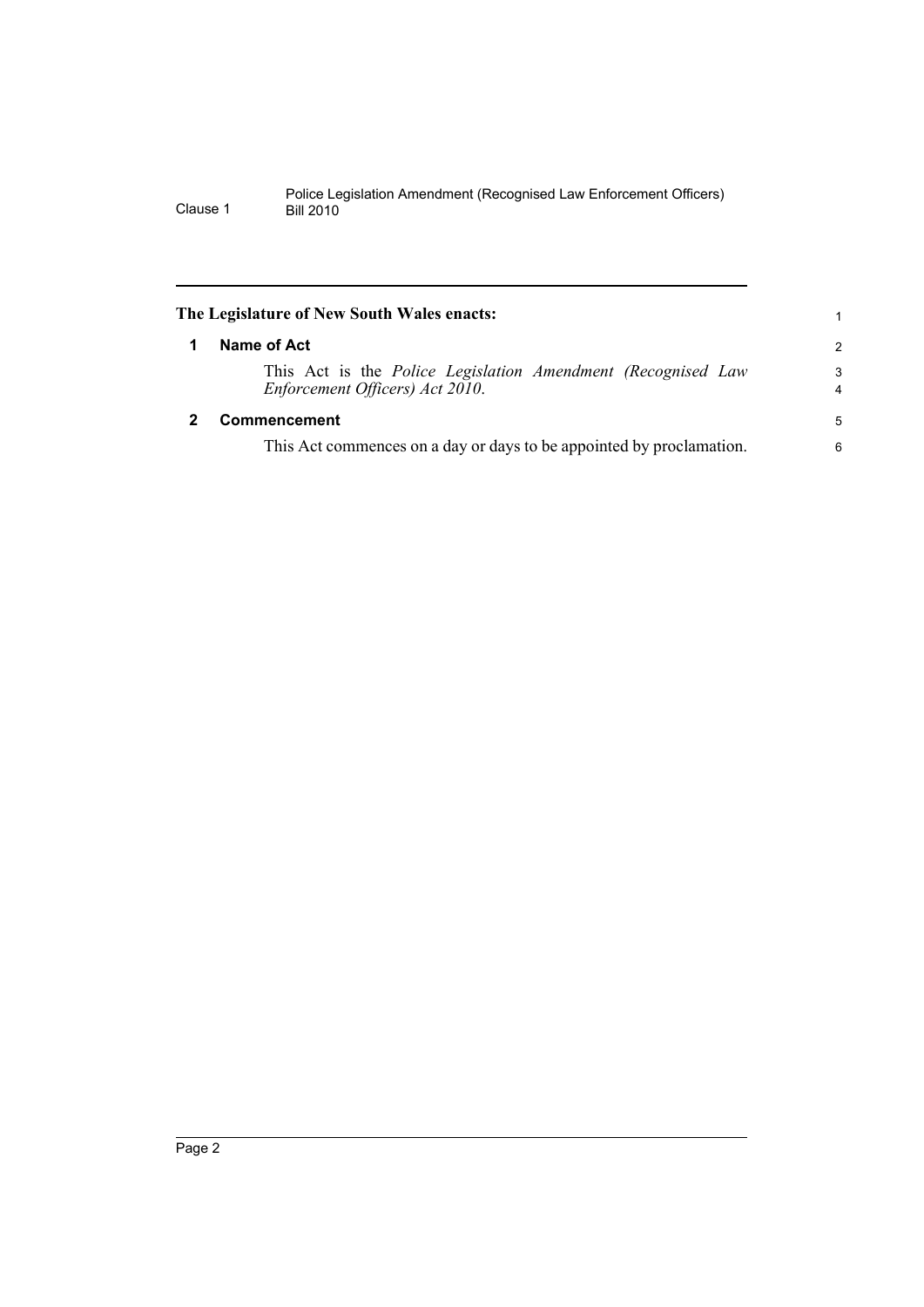Amendment of Police Act 1990 No 47 Schedule 1

<span id="page-6-0"></span>

|     | <b>Schedule 1</b> |     | <b>Amendment of Police Act 1990 No 47</b>                                                                                            | 1        |
|-----|-------------------|-----|--------------------------------------------------------------------------------------------------------------------------------------|----------|
| [1] |                   |     | <b>Section 3 Definitions</b>                                                                                                         | 2        |
|     |                   |     | Insert in alphabetical order in section $3(1)$ :                                                                                     | 3        |
|     |                   |     | <i>recognised law enforcement officer</i> means a person appointed as                                                                | 4        |
|     |                   |     | a recognised law enforcement officer under Part 10B whose<br>appointment is in force.                                                | 5<br>6   |
| [2] | Part 10B          |     |                                                                                                                                      | 7        |
|     |                   |     | Insert after Part 10A:                                                                                                               | 8        |
|     |                   |     | Part 10B Recognised law enforcement officers                                                                                         | 9        |
|     | 207B              |     | Appointment of recognised law enforcement officers                                                                                   | 10       |
|     |                   | (1) | The Commissioner may appoint any of the following persons as                                                                         | 11       |
|     |                   |     | recognised law enforcement officers (whether by appointing all<br>such persons, any class of them or any individual):                | 12       |
|     |                   |     | members of the Australian Federal Police,<br>(a)                                                                                     | 13       |
|     |                   |     | members of the police force of another State or a Territory.<br>(b)                                                                  | 14<br>15 |
|     |                   |     |                                                                                                                                      |          |
|     |                   | (2) | An appointment is to be made:                                                                                                        | 16       |
|     |                   |     | by notice in writing given to each person appointed, or<br>(a)                                                                       | 17       |
|     |                   |     | (b)<br>by notice published in the Gazette.                                                                                           | 18       |
|     |                   | (3) | The notice is to specify any conditions to which the appointment<br>is subject and the term of the appointment if the appointment is | 19       |
|     |                   |     | for a limited term.                                                                                                                  | 20<br>21 |
|     |                   | (4) | The Commissioner must not appoint any person as a recognised                                                                         | 22       |
|     |                   |     | law enforcement officer unless the person is to be, in the opinion                                                                   | 23       |
|     |                   |     | of the Commissioner, subject to an appropriate disciplinary                                                                          | 24       |
|     |                   |     | system in respect of the exercise of the person's functions as a<br>recognised law enforcement officer.                              | 25<br>26 |
|     |                   | (5) | An appointment as a recognised law enforcement officer may be                                                                        | 27       |
|     |                   |     | made subject to conditions, including (but not limited to)                                                                           | 28       |
|     |                   |     | conditions as to the kinds of functions conferred and the purposes                                                                   | 29       |
|     |                   |     | for and circumstances in which such functions may be exercised.                                                                      | 30       |
|     | 207C              |     | Variation and revocation of appointment and imposition of<br>conditions                                                              | 31<br>32 |
|     |                   | (1) | The Commissioner may, at any time by notice:                                                                                         | 33       |
|     |                   |     | revoke an appointment under section 207B, or<br>(a)                                                                                  | 34       |
|     |                   |     |                                                                                                                                      |          |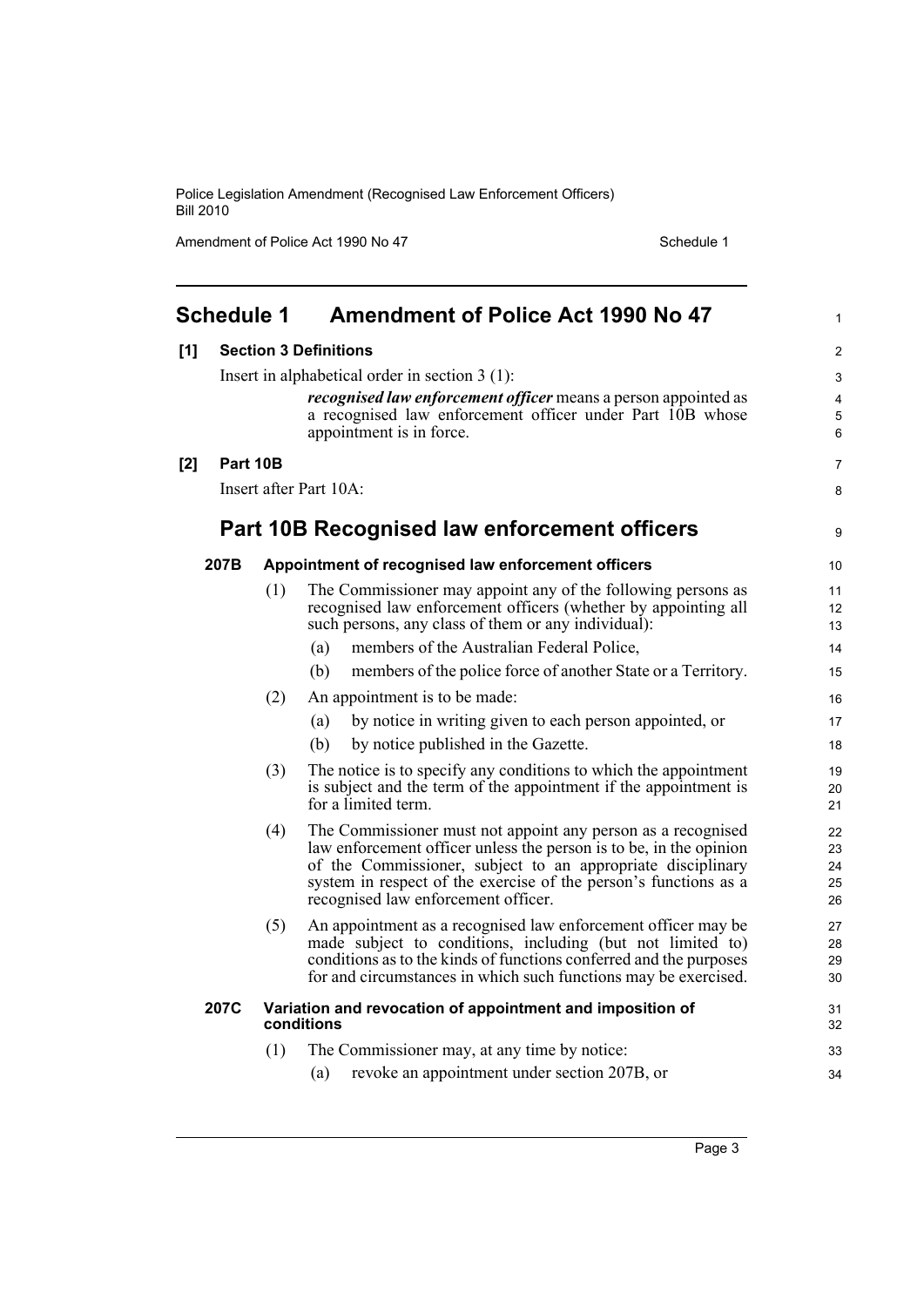Schedule 1 Amendment of Police Act 1990 No 47

(b) impose any condition on an appointment under section 207B, or

- (c) vary or revoke any condition of an appointment under section 207B.
- (2) Without limiting subsection (1), the Commissioner may, at any time by notice, revoke the appointment of a person as a recognised law enforcement officer if the Commissioner is of the opinion that the person is not a suitable person to be a recognised law enforcement officer.
- (3) A notice required to be given under this section must:
	- (a) be in writing given to each recognised law enforcement officer concerned, or
	- (b) be published in the Gazette.
- (4) A person who is a recognised law enforcement officer because he or she is a member of the Australian Federal Police or of the police force of another State or a Territory ceases to be a recognised law enforcement officer on ceasing to be such a member.

#### **207D Oath or affirmation by recognised law enforcement officers**

- (1) Before a person commences to exercise any of the functions of a recognised law enforcement officer, the person must take the oath or make the affirmation of office as a recognised law enforcement officer in accordance with the regulations.
- (2) The regulations may exempt a person or class of persons from the operation of this section.

#### **207E Recognised law enforcement officers to have police functions**

- (1) A recognised law enforcement officer has and may exercise all the functions (including powers, immunities, liabilities and responsibilities) that a police officer of the rank of constable duly appointed under this Act has and may exercise under any law of the State (including the common law and this Act).
- (2) Those functions extend to functions conferred after the commencement of this section on a police officer of the rank of constable duly appointed under this Act.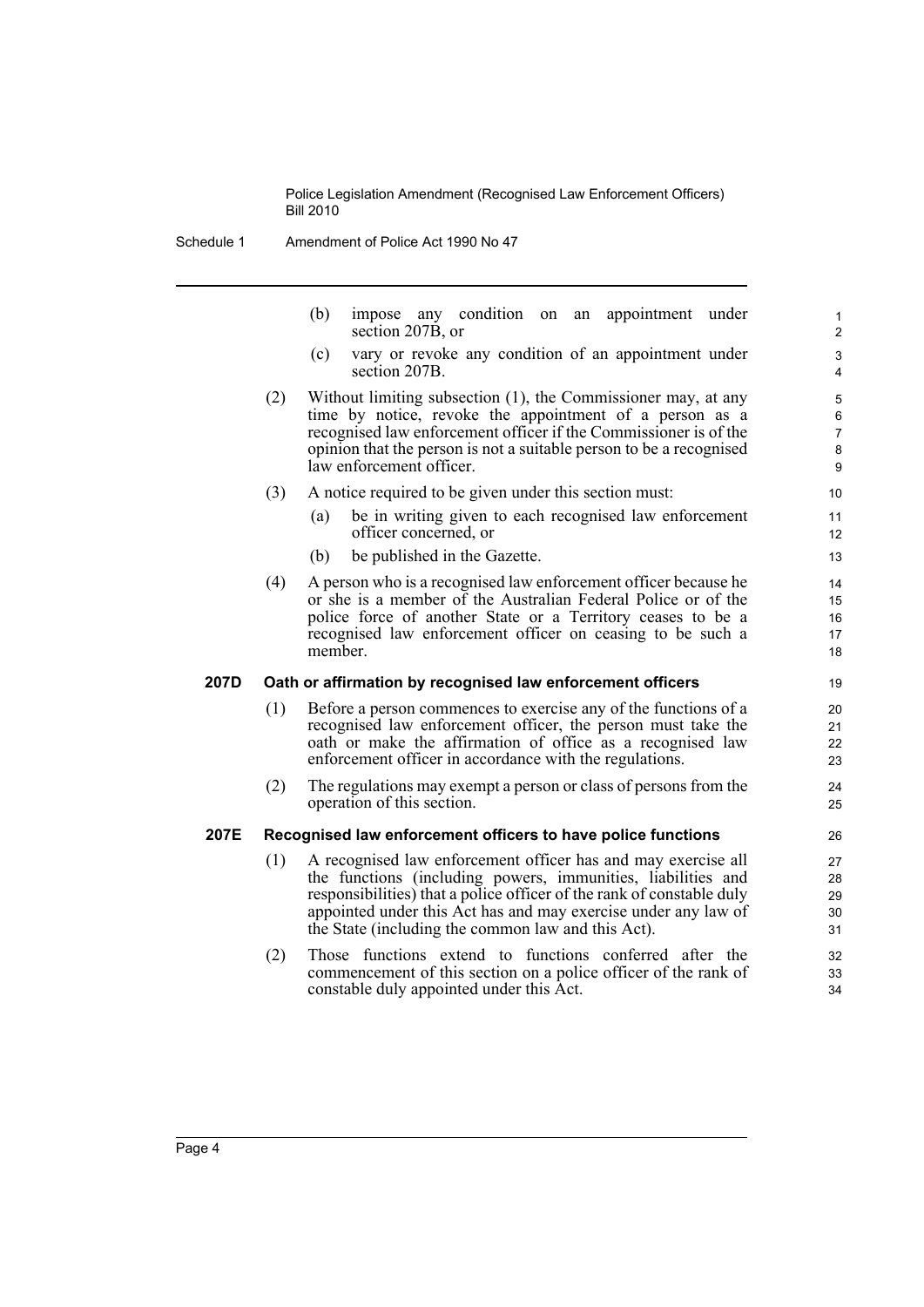Amendment of Police Act 1990 No 47 Schedule 1

- (3) For the purposes only of subsections (1) and (2), a provision of any Act or statutory instrument applies to a recognised law enforcement officer in the same way as it applies to a police officer in his or her capacity as a police officer and, in particular, the following provisions so apply:
	- (a) the *Law Enforcement (Powers and Responsibilities) Act 2002*,
	- (b) Division 8A of Part 3 of the *Crimes Act 1900*,
	- (c) the *Law Reform (Vicarious Liability) Act 1983*,
	- (d) the *Firearms Act 1996*,
	- (e) the *Weapons Prohibition Act 1998*.
- (4) However, the provisions of this Act (except this Part and sections 6, 14 and 213), and the regulations under this Act, applying to police officers do not apply to a recognised law enforcement officer.
- (5) Despite subsections (3) and (4), the regulations may:
	- (a) declare that any provision of any Act or statutory instrument applies to a recognised law enforcement officer in the same way as it applies to a police officer in his or her capacity as a police officer, either generally or in prescribed circumstances, and
	- (b) provide that any such provision applies to a recognised law enforcement officer with such modifications as may be prescribed, and
	- (c) declare that any provision of any Act or statutory instrument that applies to a police officer in his or her capacity as a police officer does not apply to a recognised law enforcement officer, either generally or in prescribed circumstances.
- (6) The conferral of functions by this section on a recognised law enforcement officer is subject to any applicable conditions of the officer's appointment as a recognised law enforcement officer.
- (7) The regulations may make provision for or with respect to identification requirements for, or the wearing of uniforms by, recognised law enforcement officers.
- (8) A reference in this section to a police officer in his or her capacity as a police officer includes a reference to a police officer in his or her capacity as a member of the NSW Police Force.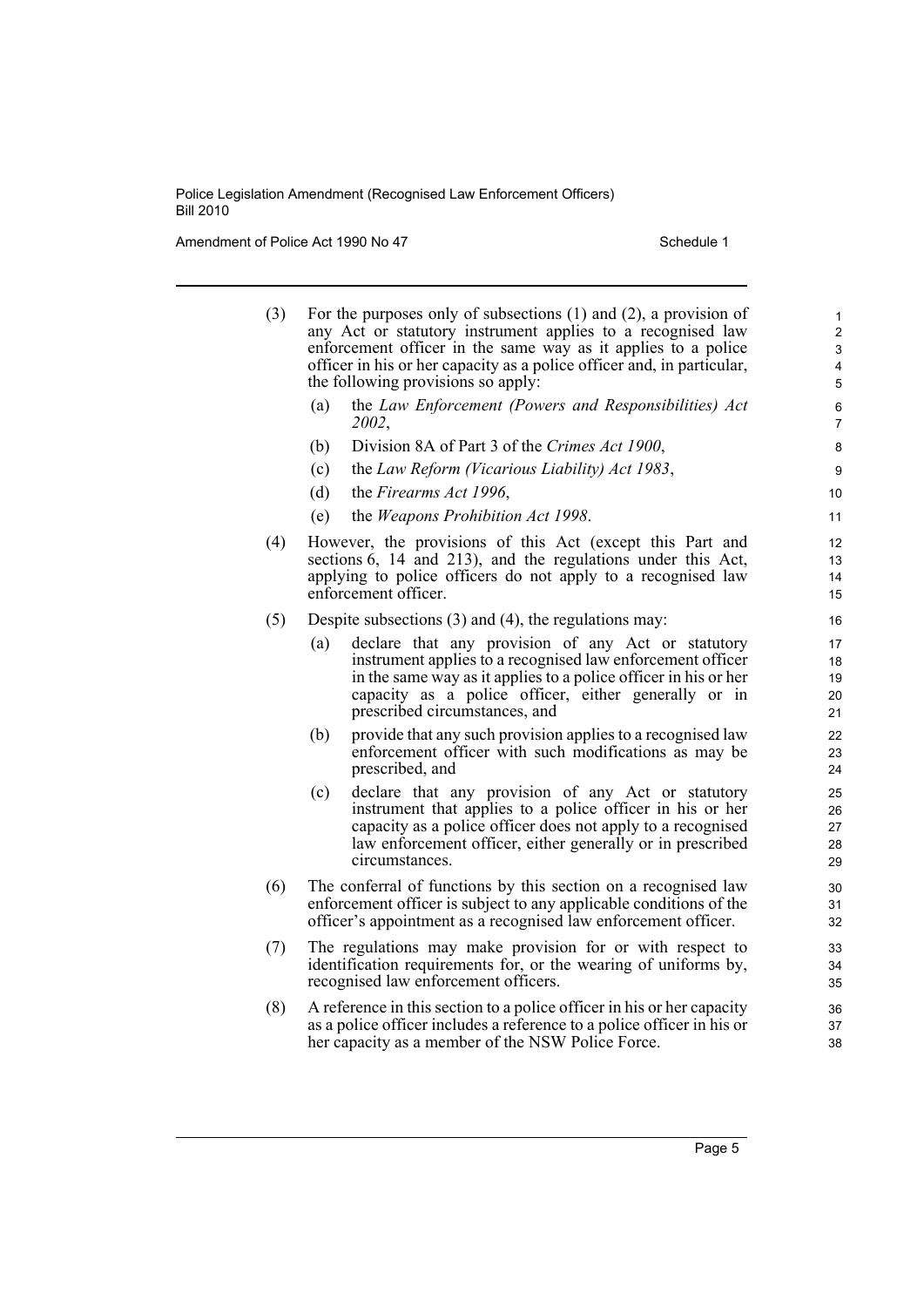Schedule 1 Amendment of Police Act 1990 No 47

| [3] | Schedule 4 Savings, transitional and other provisions<br>Insert at the end of clause $2(1)$ : |     |                                                                                | $\mathbf{1}$<br>$\overline{2}$ |
|-----|-----------------------------------------------------------------------------------------------|-----|--------------------------------------------------------------------------------|--------------------------------|
|     |                                                                                               |     | Police Legislation Amendment (Recognised Law Enforcement<br>Officers) Act 2010 | 3<br>$\overline{4}$            |
| [4] |                                                                                               |     | Schedule 4, Part 26                                                            | 5                              |
|     |                                                                                               |     | Insert after Part 25:                                                          | 6                              |
|     |                                                                                               |     | Part 26 Provisions consequent on enactment of                                  | $\overline{7}$                 |
|     |                                                                                               |     | <b>Police Legislation Amendment</b>                                            | 8                              |
|     |                                                                                               |     | (Recognised Law Enforcement Officers)                                          | 9                              |
|     |                                                                                               |     | <b>Act 2010</b>                                                                | 10                             |
|     | 78                                                                                            |     | <b>Existing special constables</b>                                             | 11                             |
|     |                                                                                               | (1) | appointed as a special constable<br>under<br>person<br>A                       | 12                             |
|     |                                                                                               |     | section 101 (1A) (a) of the <i>Police (Special Provisions) Act 1901</i>        | 13                             |
|     |                                                                                               |     | immediately before the repeal of that paragraph ceases to hold the             | 14                             |
|     |                                                                                               |     | office of special constable on that repeal.                                    | 15                             |
|     |                                                                                               | (2) | The repeal of section 101 (1A) (a) of the <i>Police (Special</i>               | 16                             |
|     |                                                                                               |     | <i>Provisions) Act 1901</i> does not affect the validity of the exercise       | 17                             |
|     |                                                                                               |     | of any function by a special constable before that repeal or any               | 18                             |
|     |                                                                                               |     | proceedings initiated by a special constable before that repeal.               | 19                             |
|     |                                                                                               |     |                                                                                |                                |